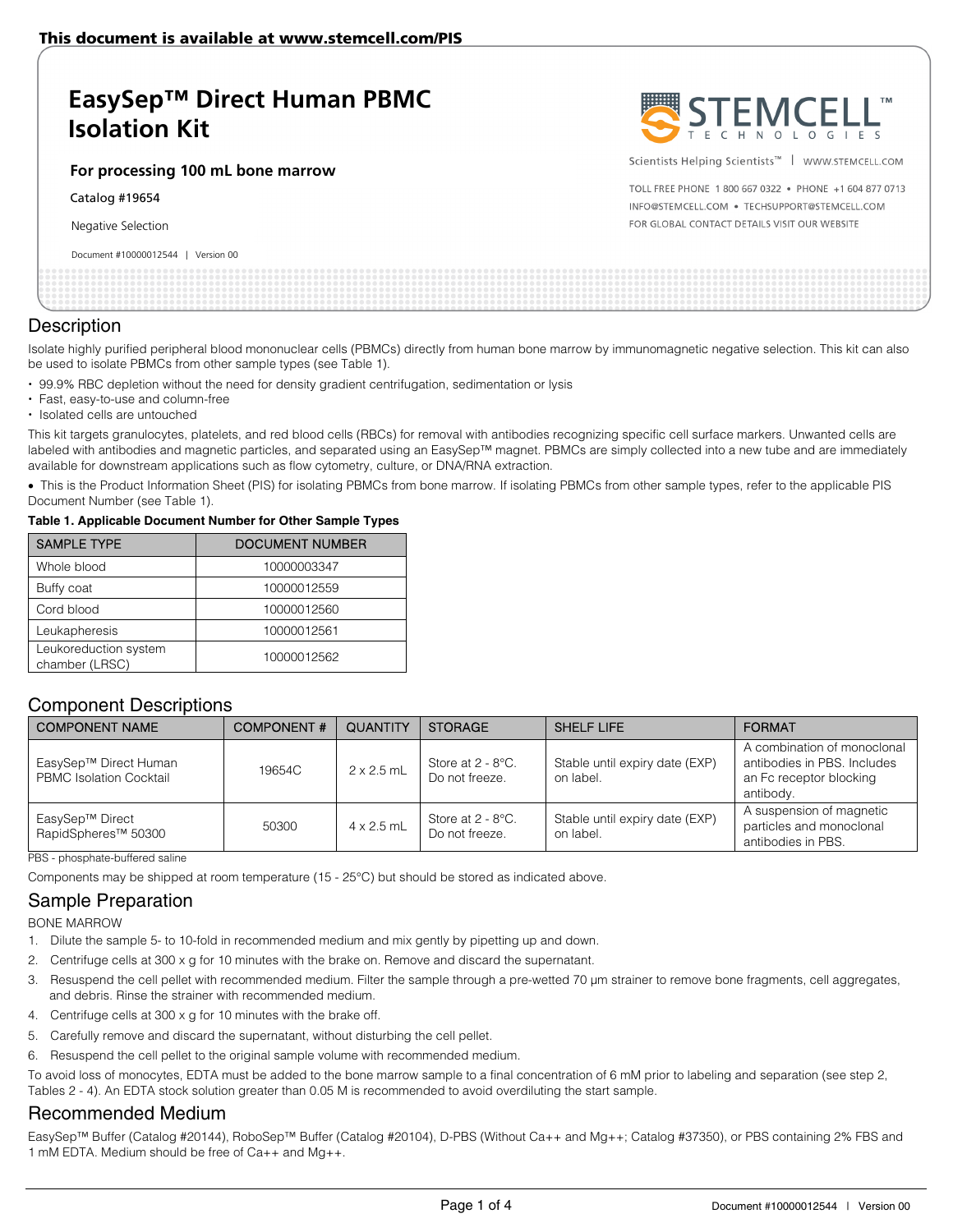

### Directions for Use – Manual EasySep™ Protocols

See page 1 for Sample Preparation and Recommended Medium. Refer to Tables 2 and 3 for detailed instructions regarding the EasySep™ procedure for each magnet.

**Table 2. EasySep™ Direct Human PBMC Isolation Kit Protocol for BONE MARROW** 

|                 |                                                                                                                                            | <b>EASYSEP™ MAGNETS</b>                                                                     |                                                                                             |  |  |
|-----------------|--------------------------------------------------------------------------------------------------------------------------------------------|---------------------------------------------------------------------------------------------|---------------------------------------------------------------------------------------------|--|--|
| <b>STEP</b>     | <b>INSTRUCTIONS</b>                                                                                                                        | EasySep™<br>(Catalog #18000)                                                                | "The Big Easy"<br>(Catalog #18001)                                                          |  |  |
|                 | Prepare sample within the volume range.                                                                                                    | $0.5 - 1.5$ mL                                                                              | $1 - 6$ mL                                                                                  |  |  |
| 1               | Add sample to required tube.                                                                                                               | 5 mL (12 x 75 mm) polystyrene round-bottom tube<br>(e.g. Catalog #38007)                    | 14 mL (17 x 95 mm) polystyrene round-bottom tube<br>(e.g. Catalog #38008)                   |  |  |
| $\overline{2}$  | Add EDTA to sample.                                                                                                                        | At a final concentration of 6 mM EDTA                                                       | At a final concentration of 6 mM EDTA                                                       |  |  |
| 3               | Add Isolation Cocktail to sample.<br>NOTE: Do not vortex cocktail.                                                                         | 50 µL/mL of sample                                                                          | 50 µL/mL of sample                                                                          |  |  |
|                 | Mix and incubate.                                                                                                                          | RT for 5 minutes                                                                            | RT for 5 minutes                                                                            |  |  |
| $\overline{4}$  | Add recommended medium to top up the sample<br>to the indicated volume. Mix by gently pipetting<br>up and down 2 - 3 times.                | Top up to double the original sample volume                                                 | Top up to double the original sample volume                                                 |  |  |
| $5\phantom{.0}$ | Vortex RapidSpheres™.<br>NOTE: Particles should appear evenly dispersed.                                                                   | 30 seconds                                                                                  | 30 seconds                                                                                  |  |  |
| 6 <sup>1</sup>  | Add RapidSpheres <sup>™</sup> to sample and mix.                                                                                           | 50 µL/mL of original sample volume<br>NOTE: No incubation, IMMEDIATELY proceed to next step | 50 µL/mL of original sample volume<br>NOTE: No incubation, IMMEDIATELY proceed to next step |  |  |
| $\overline{7}$  | Place the tube (without lid) into the magnet and<br>incubate.                                                                              | RT for 5 minutes                                                                            | RT for 5 minutes                                                                            |  |  |
| 8               | Pick up the magnet, and in one continuous<br>motion invert the magnet and tube, pouring the<br>enriched cell suspension* into a new tube.  | Use a new 5 mL tube                                                                         | Use a new 14 mL tube                                                                        |  |  |
| $9^{\circ}$     | Add RapidSpheres™ to the new tube containing<br>the enriched cells and mix.                                                                | Use same volume as in step 6<br>NOTE: No incubation, IMMEDIATELY proceed to next step       | Use same volume as in step 6<br>NOTE: No incubation, IMMEDIATELY proceed to next step       |  |  |
| 10 <sup>°</sup> | Remove the tube from the magnet; Place the<br>tube from step 9 (without lid) into the magnet<br>and incubate for a second separation.      | RT for 5 minutes                                                                            | RT for 5 minutes                                                                            |  |  |
| 11              | Pick up the magnet, and in one continuous<br>motion invert the magnet and tube,** pouring the<br>enriched cell suspension into a new tube. | Use a new 5 mL tube                                                                         | Use a new 14 mL tube                                                                        |  |  |
| 12 <sub>2</sub> | Remove the tube from the magnet; Place the<br>tube from step 11 (without lid) into the magnet<br>and incubate for a third separation.      | RT for 5 minutes                                                                            | RT for 5 minutes                                                                            |  |  |
| 13 <sup>°</sup> | Pick up the magnet, and in one continuous<br>motion invert the magnet and tube,** pouring the<br>enriched cell suspension into a new tube. | Isolated cells are ready for use                                                            | Isolated cells are ready for use                                                            |  |  |

RT - room temperature (15 - 25°C)

\* Following the first magnetic separation, the collected cells may contain a significant amount of RBCs and may look similar to the original human bone marrow sample.

\*\* To minimize RBC contamination in the isolated cells, pour off the sample along a clean area of the tube (i.e. the opposite side to where the sample was poured in).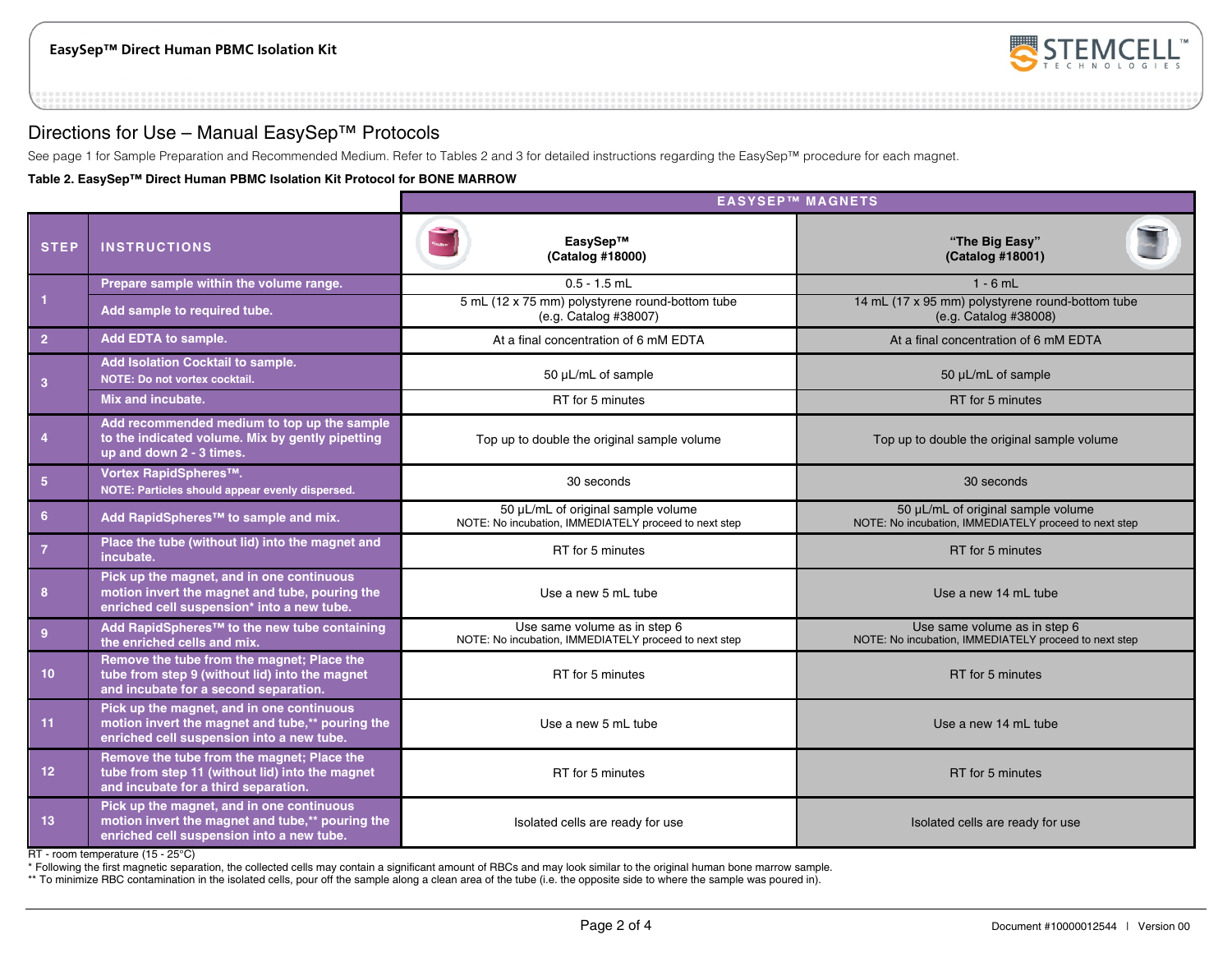

**Table 3. EasySep™ Direct Human PBMC Isolation Kit Protocol for BONE MARROW**

|                         |                                                                                                                                                                                                                                                               | <b>EASYSEP™ MAGNETS</b>                                                                        |                                                                                          |                                                                                                |                |                                                                                                |
|-------------------------|---------------------------------------------------------------------------------------------------------------------------------------------------------------------------------------------------------------------------------------------------------------|------------------------------------------------------------------------------------------------|------------------------------------------------------------------------------------------|------------------------------------------------------------------------------------------------|----------------|------------------------------------------------------------------------------------------------|
|                         |                                                                                                                                                                                                                                                               | EasyEights™ (Catalog #18103)                                                                   |                                                                                          |                                                                                                | Easy 50        |                                                                                                |
| <b>STEP</b>             | <b>INSTRUCTIONS</b>                                                                                                                                                                                                                                           |                                                                                                | 5 mL tube                                                                                | 14 mL tube                                                                                     | <b>III THE</b> | (Catalog #18002)                                                                               |
|                         | Prepare sample within the volume range.                                                                                                                                                                                                                       |                                                                                                | $0.5 - 2$ mL                                                                             | $1 - 6$ mL                                                                                     |                | $5 - 20$ mL                                                                                    |
| $\vert$                 | Add sample to required tube.                                                                                                                                                                                                                                  |                                                                                                | 5 mL (12 x 75 mm)<br>polystyrene round-bottom tube<br>(e.g. Catalog #38007)              | 14 mL (17 x 95 mm)<br>polystyrene round-bottom tube<br>(e.g. Catalog #38008)                   |                | 50 mL (30 x 115 mm) conical tube<br>(e.g. Catalog #38010)                                      |
| $\overline{2}$          | Add EDTA to sample.                                                                                                                                                                                                                                           |                                                                                                | At a final concentration of 6 mM EDTA                                                    | At a final concentration of 6 mM EDTA                                                          |                | At a final concentration of 6 mM EDTA                                                          |
| $\overline{\mathbf{3}}$ | Add Isolation Cocktail to sample.<br>NOTE: Do not vortex cocktail.                                                                                                                                                                                            |                                                                                                | 50 µL/mL of sample                                                                       | 50 µL/mL of sample                                                                             |                | 50 µL/mL of sample                                                                             |
|                         | Mix and incubate.                                                                                                                                                                                                                                             |                                                                                                | RT for 5 minutes                                                                         | RT for 5 minutes                                                                               |                | RT for 5 minutes                                                                               |
| $\overline{4}$          | Add recommended medium to top up the<br>sample to the indicated volume. Mix by gently<br>pipetting up and down 2 - 3 times.                                                                                                                                   | Top up to double the original sample volume                                                    |                                                                                          | Top up to double the original sample volume                                                    |                | Top up to double the original sample volume                                                    |
| $\sqrt{5}$              | Vortex RapidSpheres™.<br>NOTE: Particles should appear evenly dispersed.                                                                                                                                                                                      | 30 seconds                                                                                     |                                                                                          | 30 seconds                                                                                     |                | 30 seconds                                                                                     |
| 6                       | Add RapidSpheres™ to sample.                                                                                                                                                                                                                                  | 50 µL/mL of original sample volume<br>NOTE: No incubation, IMMEDIATELY proceed to<br>next step |                                                                                          | 50 µL/mL of original sample volume<br>NOTE: No incubation, IMMEDIATELY proceed to<br>next step |                | 50 µL/mL of original sample volume<br>NOTE: No incubation, IMMEDIATELY proceed to<br>next step |
| $\overline{7}$          | Place the tube (without lid) into the magnet and<br>incubate.                                                                                                                                                                                                 | RT for 5 minutes                                                                               |                                                                                          | RT for 5 minutes                                                                               |                | RT for 10 minutes                                                                              |
| 8                       | Carefully pipette*** (do not pour) the enriched<br>cell suspension into a new tube.<br>NOTE: Collect the entire clear fraction from top to bottom.<br>For optimal recovery, also collect a small volume of RBCs<br>(up to 10% of the starting sample volume). | Use a new 5 mL tube                                                                            |                                                                                          | Use a new 14 mL tube                                                                           |                | Use a new 50 mL tube                                                                           |
| 9                       | Add RapidSpheres™ to the new tube containing<br>the enriched cells and mix.                                                                                                                                                                                   |                                                                                                | Use same volume as in step 6<br>NOTE: No incubation, IMMEDIATELY proceed to<br>next step | Use same volume as in step 6<br>NOTE: No incubation, IMMEDIATELY proceed to<br>next step       |                | Use same volume as in step 6<br>NOTE: No incubation, IMMEDIATELY proceed to<br>next step       |
| 10 <sup>°</sup>         | Remove the tube from the magnet; Place the<br>tube from step 9 (without lid) into the magnet<br>and incubate for a second separation.                                                                                                                         |                                                                                                | RT for 5 minutes                                                                         | RT for 5 minutes                                                                               |                | RT for 10 minutes                                                                              |
| 11                      | Carefully pipette*** (do not pour) the enriched<br>cell suspension into a new tube.<br>NOTE: Collect only the clear fraction.                                                                                                                                 | Use a new 5 mL tube                                                                            |                                                                                          | Use a new 14 mL tube                                                                           |                | Use a new 50 mL tube                                                                           |
| 12 <sub>2</sub>         | Remove the tube from the magnet; Place the<br>new tube from step 11 (without lid) containing<br>the enriched cells into the magnet and incubate<br>for a third separation.                                                                                    | RT for 5 minutes                                                                               |                                                                                          | RT for 5 minutes                                                                               |                | RT for 10 minutes                                                                              |
| 13                      | Carefully pipette*** (do not pour) the enriched<br>cell suspension into a new tube.<br>NOTE: Collect only the clear fraction.                                                                                                                                 | Isolated cells are ready for use                                                               |                                                                                          | Isolated cells are ready for use                                                               |                | Isolated cells are ready for use                                                               |

RT - room temperature (15 - 25°C)

\*\*\* Collect the entire supernatant, all at once, into a single pipette (e.g. for EasyEights™ 5 mL tube use a 2 mL serological pipette [Catalog #38002]; for EasyEights™ 14 mL tube use a 10 mL serological pipette [Catalog #3